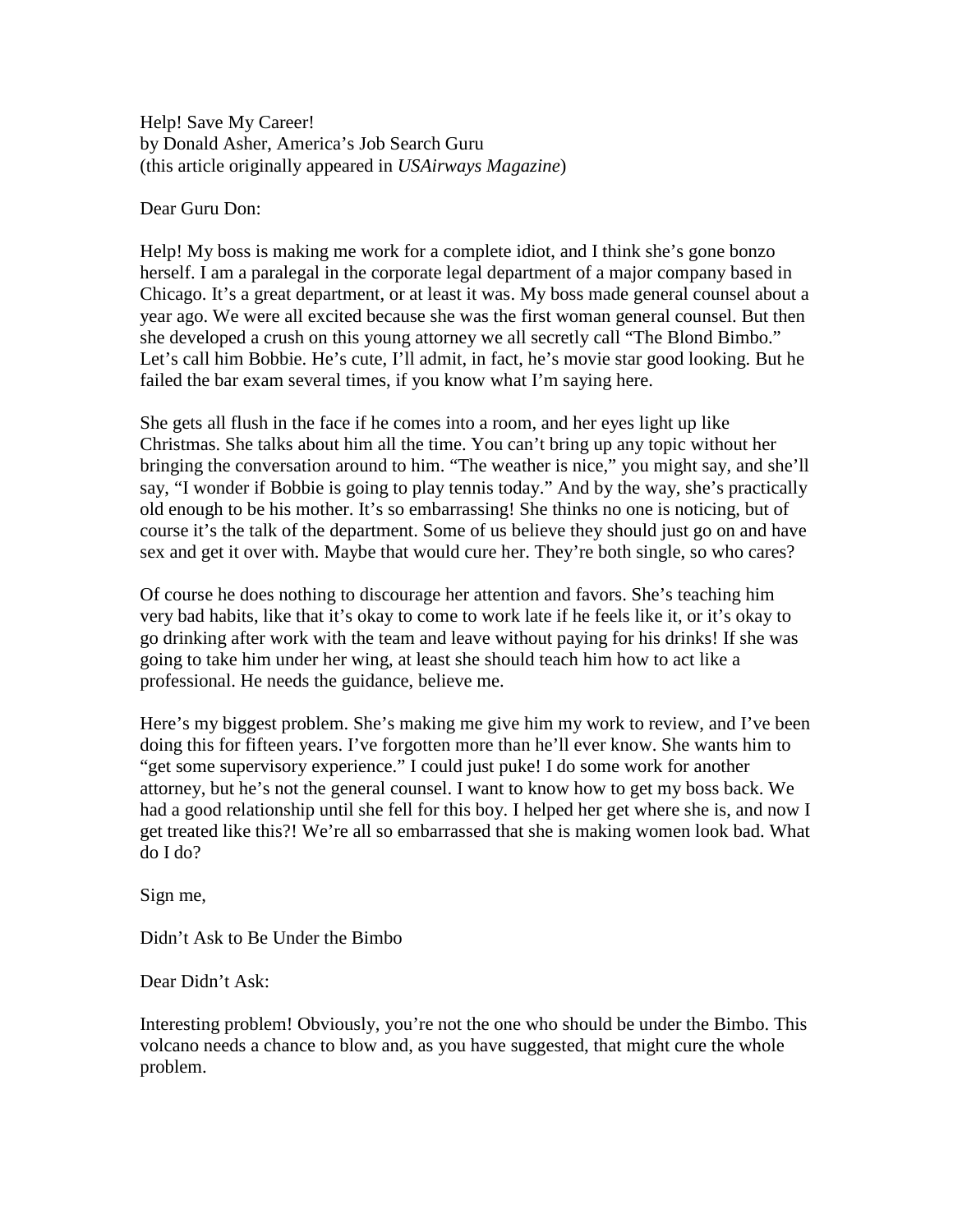I am inferring that you belong to what my wife calls "the support mafia." In addition to a formal org chart, every organization has an informal executive network (the contemporary version of the good ol' boys network) and a completely separate system for support staff. These invisible networks of information and power control a lot of what goes on in most organizations. I am guessing that when you say "we're all embarrassed" you mean "we women paralegals and admin staff who actually run this legal department in spite of what the org chart says" are all embarrassed.

So who books travel for the department? If you manage it right, you or your compatriots can probably send them off together to a settlement conference or something, with no one the wiser. They'll either consummate this obsession, or with prolonged exposure she'll learn he's half as bright as she is. You win either way.

By the way, you don't think men have a corner on the stupidity market, do you? Women have every right to be stupid at work, too. They have every prerogative to fall in love with inappropriate colleagues, to embezzle and steal from the company, to manipulate the system for personal advantage, and to favor their cronies. This doesn't reflect badly on women; it reflects badly on them as individuals. A man doesn't cringe when he hears about another man acting badly, and neither should any woman. So get over this double standard and you'll have more fun experiencing the joys of Schadenfreud in the workplace.

I once had a person on my work team who was in love all the time with men who didn't even know it. She was the female version of a stalker. Some guy would talk to her on the elevator, and she would go all aflutter. She would snoop around and find out everything about him. She would arrange to bump into him coming and going, try to find out where he got his coffee in the morning, where he waited for a train home, that sort of thing. And we all had to hear about it for weeks as if they were having a relationship, when there was nothing to it but her imagination. Eventually she would give up, because it would slowly dawn on her that he was not acting like a boyfriend after all. The weird thing was that she was gorgeous. That's just life among the crazies at work, Ms. Didn't Ask. None of us ask for this type of colleague, but we all have to get our assignments done anyway.

So what do you do about your central complaint about Mr. Bimbo, which is that he is reviewing your work? I think you have four choices: (1) wait until he falls out of favor or, if you simply can't stand this option, (2) get more work from the other attorney and make a play to become his paralegal, or (3) just quit and look for work as a paralegal somewhere else, or (4) go to law school at night, become an attorney yourself, and get more say in your work environment. You're obviously bright and talented. Once you join the executive network, you can start worrying about what manipulations the support mafia is planning for *you!*

My strong prediction is that you're not going to succeed with any appeal to the general counsel, who is blind to her own obsession, or to the Bimbo, because he is, well, a bimbo. I'd start with putting them together on an out-of-town trip. You might get lucky if they get lucky, if you know what I mean.